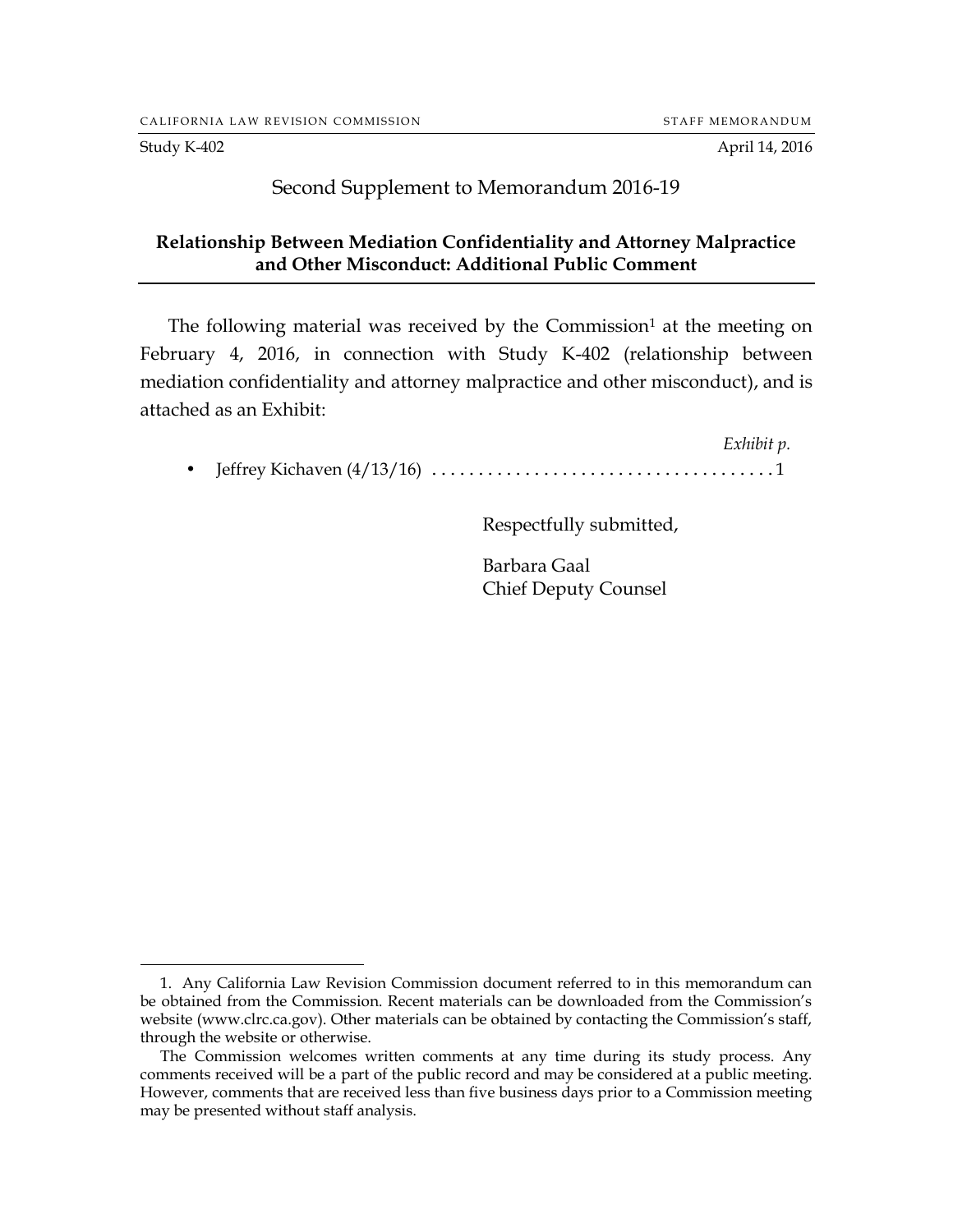## **JEFF KICHAVEN COMMERCIAL MEDIATION**

April 13, 2016

Barbara S. Gaal, Esq. California Law Revision Commission 4000 Middlefield Road, Suite D2 Palo Alto, CA 94303

In re: Mediation Confidentiality; Memorandum 2016‐18

Dear Ms. Gaal:

Thank you for your April 4 email with Memorandum 2016‐18 concerning mediation confidentiality. Thank you, too, for giving me this opportunity to share some thoughts and reactions in writing. I am sorry that I will not be able to attend the Commission's April 14 meeting, and also that I was not able to get this letter to you sooner.

The Memorandum is the subject of yeoman effort, for which the Staff is to be commended. The Memorandum discusses possible In Camera review in connection with legal malpractice actions which arise out of mediations, Constitutional rights of public access to judicial proceedings, and related issues. The possible approaches to In Camera review and related issues described might charitably be described as cumbersome and awkward. While the Memorandum fulfills the obligation to provide the Commission with these possible approaches, it correctly bespeaks caution about going down this path at all, because of the Constitutional and practical issues involved.

But there is more to this caution than even the Memorandum addresses.

Here is the heart of the matter. There seems to be a belief that, without procedural and substantive burdens to make the prosecution of contemplated legal malpractice actions arising out of mediations take longer and cost more, (1) there will be a negative impact on people's willingness to engage in mediations, or on the effectiveness of those mediations, and (2) there will be a deluge of legal malpractice cases arising out of mediations, burdening the court system.

There is no evidence to support these beliefs. Hence, no need for the burdens.

First, a note of irony. The fears of fewer mediations and more malpractice actions cannot reasonably co‐exist. If a lesser standard of confidentiality deters people from mediating at all, there will be smaller fields from which these contemplated malpractice cases might spring and grow.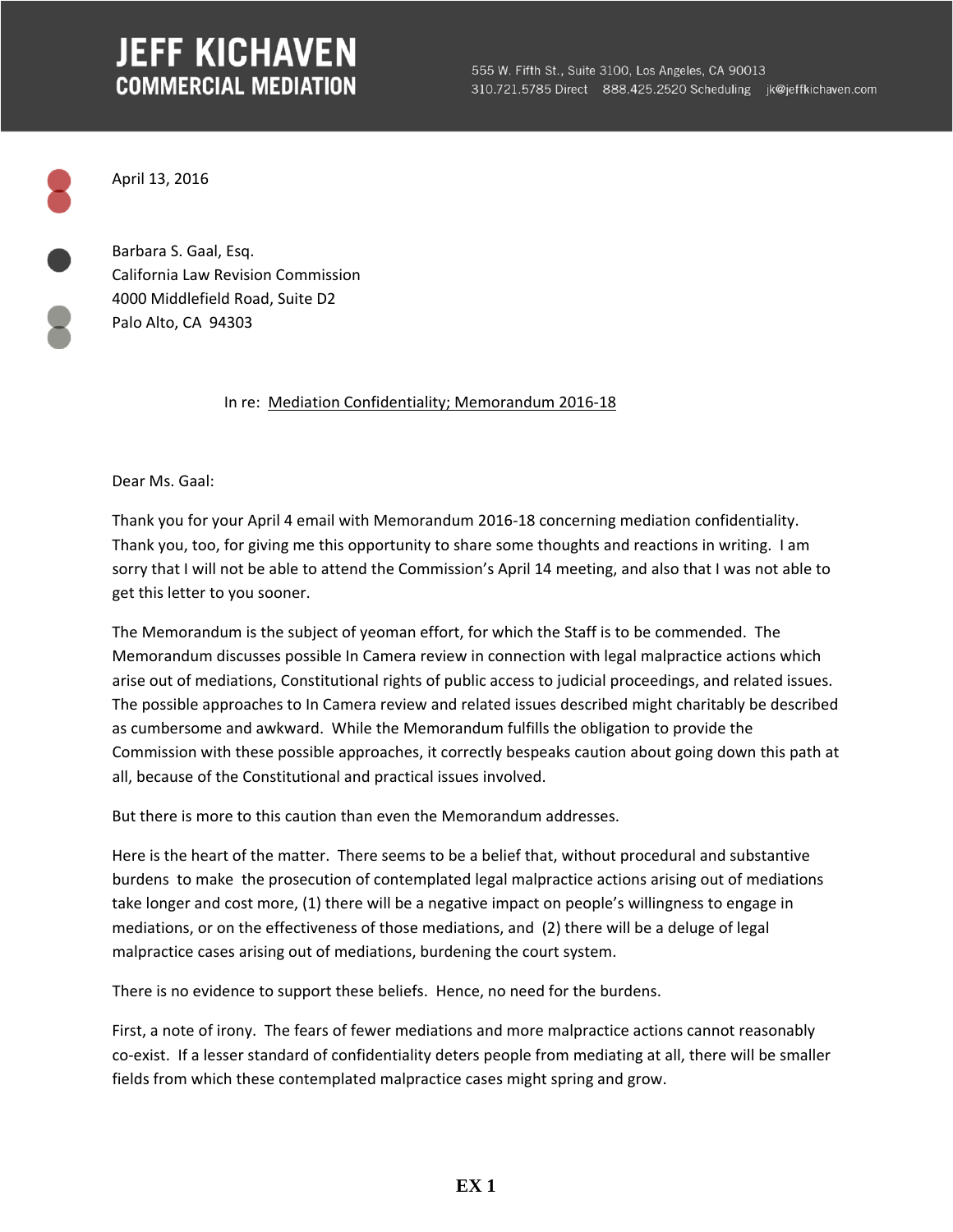Barbara S. Gaal, Esq. April 13, 2016 Page 2

More critically, though, the Memorandum describes mediation privilege and confidentiality regimes in many other states (and there is a wholly different regime under the Federal Rules of Evidence), which take many forms. Many of these statutes have been in place for years. Numbers of them have attorney malpractice exceptions to privilege or confidentiality, without any of the burdens which the Memorandum contemplates. Yet Is there any evidence, any study, any research, which finds – or even hints - that in any of these other jurisdictions, unencumbered attorney malpractice cases growing out of mediations have either (1) destroyed the utility of mediation, of (2) overwhelmed the court system? We all know the answer.

The Memorandum makes a valiant effort to support the proposition that the absence of these burdens will cause problems in California. Consider the "common sense" points on, for example, page 47. The Memorandum expresses concern about what will happen to mediation participants if potentially embarrassing information disclosed in a mediation "come(s) back to bite them." Suppose that it is possible that people may be somewhat less candid as a result. Maybe people will not say that the important incoming call is from their doctor or concerns their vasectomy (such things are really nobody's business anyway). Is there any evidence to prove that mediation will be less effective, or used less often, as a result?

And, potentially embarrassing information is revealed in litigation all the time. Life goes on, commerce continues, lawsuits are brought, settled and adjudicated. There is no evidence that these malpractice cases call for special rules simply because mediation is involved.

An even more important point, though, is the risk of relying on "common sense," in the absence of supporting evidence, to make public policy. Is it really "common sense" to abridge Constitutional rights of public access, or burden a plaintiff's ability to litigate, without actual evidence to support the case to do so?

Real common sense actually supports the conclusion that, if people are not able to seek redress for malpractice in mediation, *that* will make them less likely to use mediation in the future. And, unlike the assertion that lesser standards of confidentiality will cause people to avoid mediation, there is actual evidence to support this different conclusion. Remember Mrs. Porter. She came to the Commission to tell of her own experience in mediation, how she felt that she was the victim of malpractice, and how she tried without success to seek legal remedies. Does the Commission think that she will ever mediate again? When justice is burdened, delayed or denied, the "negative impact" on people's use of mediation will likely magnified, as the Mrs. Porters of the world tell others about their experiences. And, does the Commission think that Mrs. Porter is the only one?